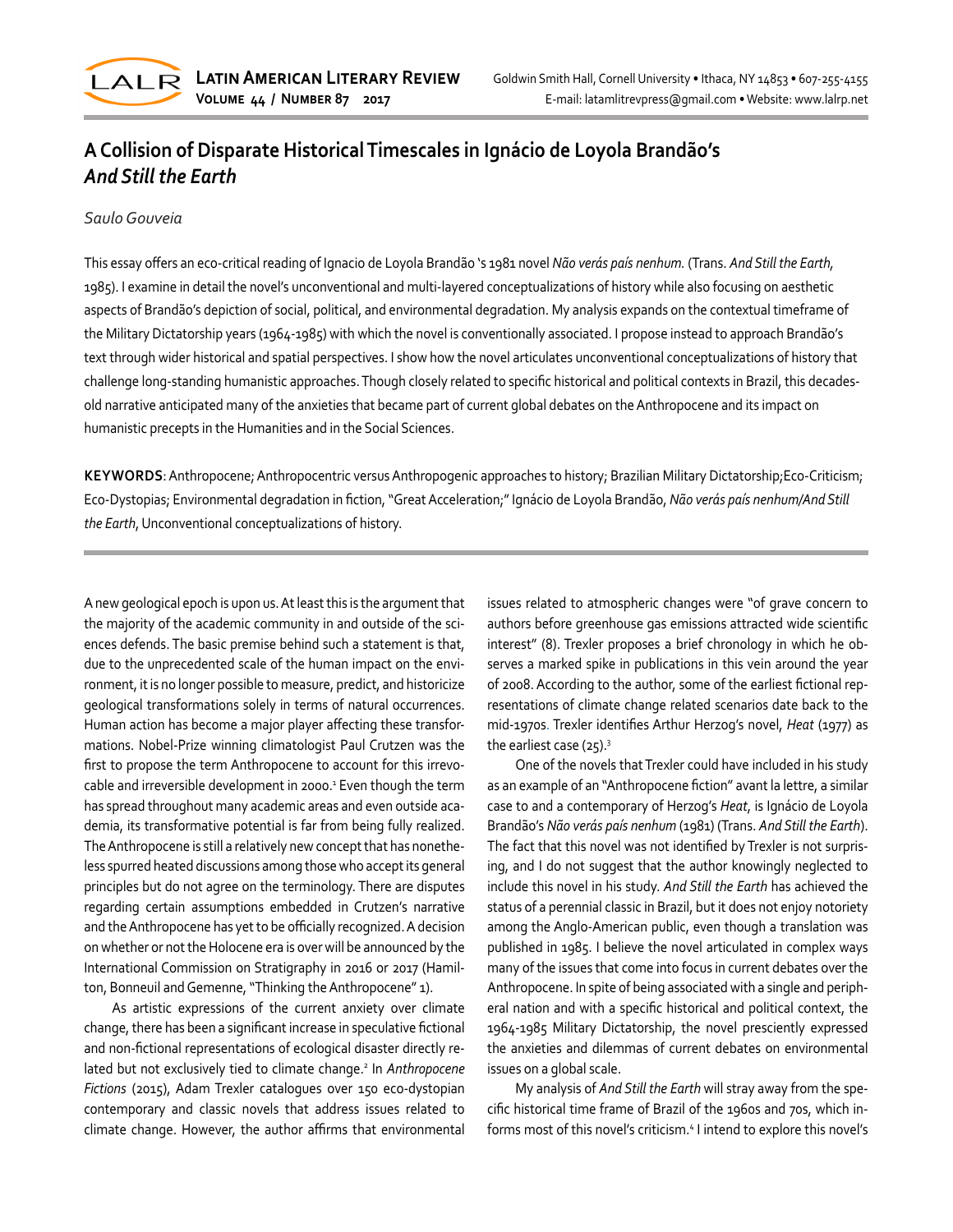references to broader historical contexts and, above all, its uncon‐ ventional historical timeframes and conceptualizations that make up the structure of this narrative. In expanding an analysis of this particular aspect, my essay contributes to new possibilities in the critical reception of the novel.

#### **An Early Anthropocene Novel from the Periphery of Capitalism**

Literature that deals with future prognostics, whether one calls it speculative fiction<sup>5</sup> or science fiction, has, more often than not, taken into account environmental problems. If, as Carl Freedman argues, SF performs the role once reserved for critical theory (1-23), I see eco-dystopian fiction as the sub-genre of SF that most incisive‐ ly and critically engages scientific discourse on the environment. It explores aspects once considered exogenous to scientific thinking and, by and large, to fiction in general. Freedom from the rigors of scientific rationality and from the exclusively humanistic disciplines allows fiction to capture complex interrelations of issues in the cur‐ rent environmental debacle.

In this vein, *And Still the Earth,* can be read as an early Anthro‐ pocene eco-dystopian novel that remains as relevant as any other so-called cli-fi<sup>6</sup> novel of recent times. Regardless of how specifically the novel relates to the SF genre, or the cli-fi subgenre, what is es‐ sential is that it contains many of the elements of SF and performs similar social, political, and historical critique as the most important works of that genre. The narrative comprises a multi-layered critique of the mainstream capitalist narrative of progress, human and technological advancement, predatory use of natural resources, and the "endless accumulation" of capital and economic growth (Arrighi 69-96).7 It does so by questioning the developmental model implemented in Brazil, especially in the 1960s and 70s, the historical period of the Military Dictatorship and what became known as Brazil's "Economic Miracle." The economic policies of that era con‐ sisted of market-driven economic orthodoxy, artificially stimulated through massive borrowings from to the IMF, World Bank, and ma‐ jor capitalist nations. Such policies were imposed through political authoritarianism. Government propaganda boasted the success of the military regime's economic policies by heavily investing in megalomaniacal infrastructural projects, which carried strong sym‐ bolic value as unequivocal concrete evidence of exceptional tech‐ nological and economic development. More than a narrative that confronts the Military Dictatorship, *And Still the Earth* clearly estab‐ lishes, more broadly, overt and the subtle connections between the triumphant capitalist ideology in Brazil and international capitalism as a whole.

One of the main principles that guided such an economic ex‐ pansion was the idea that the most remote regions of the Brazil‐ ian territory needed to be colonized. There were incentives for the occupation of inland areas such as the Central and Amazonian re‐ gions. This principle had already justified the construction of Bra‐ sília at the very center of the South American continent, and it also

guided projects such as the Transamazônica highway; several dams, including the biggest in the world, Itaipú; the Rio-Niteroi bridge, and many others. These came at a great environmental cost.<sup>8</sup>

Brandão foresees the suicidal impetus of such economic, po‐ litical and developmental model and amplifies to the level of cari‐ cature, the devastation that he personally witnessed. In a video interview, part of a roundtable discussion of this novel, the author reveals that the earlier insights he had about an imminent disaster came from a disturbing image used in an advertising campaign by Ford. The ad consisted of a picture of large truck filled to its capac‐ ity with logs taken from a forest also featured in the background. The slogan displayed in the truck's front bumper read: "Pense Forte, Pense Ford."("Think Strong, Think Ford") ("Redes da criação").

Instead of writing a novel set in the Brazilian Amazon, Brandão chose São Paulo as the stage. The story takes place in an indeter‐ minate year in the twenty-first century. This Brazilian megalopolis suffers the consequences of environmental catastrophe spurred by the prevailing ideology of development of the post-war years. Excessive heat, pollution, disease, synthetic food, violence, segre‐ gation, distrust and paranoia are all elements in the novel that rep‐ resent and reflect on the extreme dehumanization of life. This novel is essentially a narrative that traces the last events in the life of a society in the context of a "tipping point,"<sup>9</sup> leading to what appears to be the end of human life on Earth. This dystopian representation of São Paulo and Brazil as environmental wastelands confronts na‐ tionalist myths expressed in still prevalent notions of "Brazil: tropi‐ cal paradise" or "Brazil: nation of the future".10

The population lives in a complete state of alienation. The few characters with whom the protagonist, a "retired"<sup>11</sup> historian named Souza, interacts have no goals, except for personal gains in some cases. Little of their humanity is left. There is no real social bonding, but, instead, a pervasive lack of solidarity. The struggle for survival is mainly what moves the (mostly disenfranchised) characters. São Paulo is segmented in sectors protected by guards and surveillance apparatuses. These barriers can only be crossed by individuals with formal authorization cards. Each sector of the city clearly repre‐ sents a certain class or category of people, who are allowed to cross these barriers only for the purposes of work.

In addition to the deterioration of the social and political realms of human life, Brandão places emphasis on non-human life condi‐ tions. Material, technological and environmental markers of history are intertwined with the fragmented elements of social and political history. The dramatic scenario in which animals have died out and the Amazon forest has become the largest desert on Earth does not serve simply as a narrative background. These are elements that di‐ rectly affect the lives of the characters in the novel. The author proj‐ ects a broad imaginary representation of nonhuman histories, with emphasis on the lack of nonhuman agency, the effects of material and technological development on the natural environment, and the corresponding social and political disintegration, among other aspects. In other words, in *And Still the Earth*, human and nonhu‐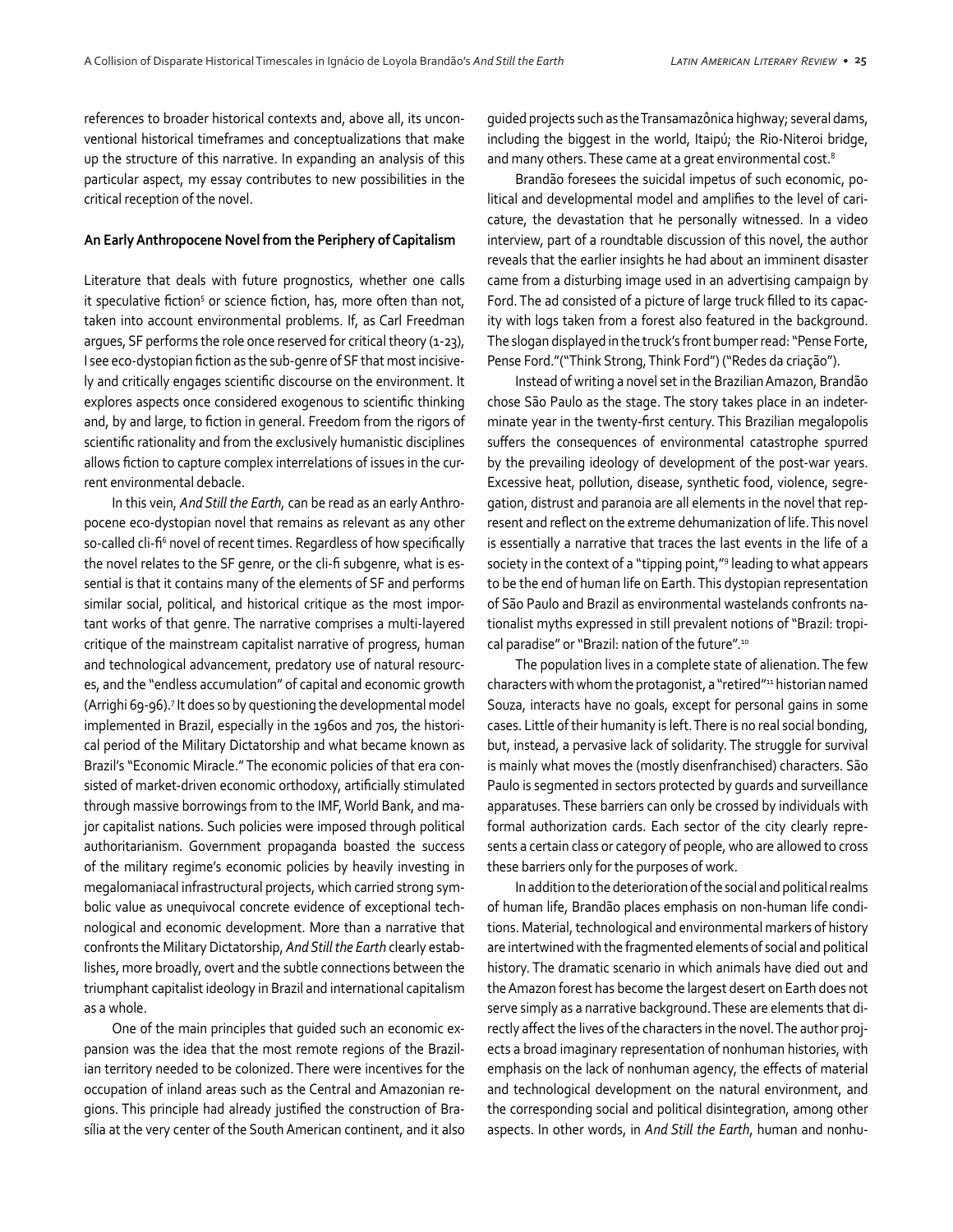man histories interact in a non-hierarchical manner. It is a quality of what Timothy Morton assigns to expressionist art that "abolishes the play between background and foreground" (*Hyperobjects* 76).

An example of the tight relationship between natural and hu‐ man life appears in the opening of the narrative in which extreme air pollution, the stench caused by garbage and the unclaimed dead bodies that lie on the streets, cannot be minimized despite the use of giant fans, a phony solution, among many others that the System provides.12 Besides being a dark comic element present throughout the narrative, the scene is important both for the above-mentioned function of connecting human, environmental and (mostly obsolete) technological elements of life in a dystopia, but also in establishing a surrealist atmosphere of absurd that predominates in the novel. In addition, the noise pollution caused by unrelenting sirens disturbs the characters to the point where they can barely discern what is real and what is part of a nightmare from which Souza and his wife awaken. The image of children's heads exploding, for in‐ stance, appears at first to be a surrealistic representation of a given character's nightmare. Instead, the scene is actually witnessed by Adelaide, Souza's wife, who continues to have flashbacks that seem to indicate she had lost a child. Whether or not Adelaide and Souza lost a child is never confirmed in the narrative.

The interconnection between human, non-human life, ma‐ terial, sensory, and psychological experiences displayed in a nonhierarchical fashion also speaks of the novel's complex account of history. The narrative challenges some long-standing assumptions in the still prevailing historiography, which sees human history as distinct and superior to natural history. Humanistic approaches to history also tend to maintain distance from the realm of other sciences. The novel's explicit, as well as implied, critique of humanistic approaches to history is in line with one of the central issues of theoretical debate spurred by the Anthropocene.

Historian Dipesh Chakrabarty elaborated perhaps the earliest connections between the Anthropocene concept and its impact on the prevailing theoretical foundation of disciplines such as history and the social sciences. His seminal article "The Climate of His‐ tory" exposes one of the major weaknesses of the conventional discourses of the social sciences and more broadly of the entire spectrum of disciplines in the humanities. At the core of Chakrabarty's argument is the claim that "anthropogenic explanations of climate change spell the collapse of the age-old humanist distinc‐ tion between natural history and human history" (201). And from this general thesis, the author elaborates further implications of the insufficiency of anthropocentric approaches in the social sciences and humanities. Chakrabarty's controversial assessment of these disciplines has spurred heated debates, even among scholars who by and large agree with his critique of anthropocentrism. Those who attack the now predominant narrative of the Anthropocene argue that Chakrabarty's and Crutzen's claims end up restoring and reinforcing anthropocentric views of the relationship between hu‐ mans and nature. Critics argue that both Chakrabarty and Crutzen

propose a linear narrative of the deterioration of the environment dating back to around 10,000 years and progressively increasing the rate of destruction. In contrast to the dominant Anthropocene narrative, scholars of what has been called Capitalocene<sup>13</sup> reject the notion of humanity as a species that is responsible, as a whole and indiscriminately, for the current environmental crisis. Instead, they see Capital as the driver. Hence, they prefer to disavow the term Anthropocene. Other positions also dispute the current dominant narrative. Along with Capitalocene scholars, the so-called Ecopragmatists, as well as the Eco-Catastrophists claim that establish‐ ing a linear narrative of human interference in the environment and generalizing the subject of such actions not only ignores the causes and the main agents of destruction but also leads to political pa‐ ralysis.14

To a certain extent, *And Still the Earth* is not only critical of hu‐ manistic view of history but it is also rigorous in its assessment of the past as well as in its projection of the future. In spite of the nov‐ el's caricaturesque depictions of social, political and environmental degradation, it retains coherence in regard to some established scientific views of the problem. The post-World War II decades rep‐ resent, in most scientists' view a period widely referred to as "The Great Acceleration" (Hamilton, Bonneuil and Gemenne 1). The fu‐ ture represented in the novel suffers the effects of heavy industrial‐ ization of Brazil, initiated in the mid-1950s but mostly implemented throughout the dictatorship years and done in a haphazard way. Therefore, the narrative of *And Still the Earth* and that of the "Great Acceleration" are perfectly compatible. As a critique of the ideology and logic of development that supports the ill-conceived modern‐ ization project of the dictatorship, Brandão represents this process as irrational.

In this vein, natural history in the novel could be deemed postnatural history, since the only thing that is left are the effects of an unbound and extreme natural environment. The atmosphere is ir‐ remediably damaged as evidenced by the lethal heat pockets that threaten human life. Of the amenable aspects of nature, all that exists is simulacra (i.e. artificially-produced water, chemical scents that simulate natural ones and a tree that has been memorialized in a museum). These artificial recreations nonetheless remain the only elements that allow a measure of relief to human suffering. To Souza these artificial smells still evoke memories and sensations ex‐ perienced during his childhood, which were never available to some characters in the novel.

Reflecting on this state of absolute devastation of natural re‐ sources and of societal values, Souza's rhetorical questions challenge the idea and the ideals of complete human mastery of the nonhuman aspects of life. These first-person digressions scattered throughout the narrative encompass concerns that extrapolate re‐ gional and national realms. Most importantly, these philosophical queries cannot be circumscribed within the specific historical con‐ text of the military dictatorship and post-dictatorship: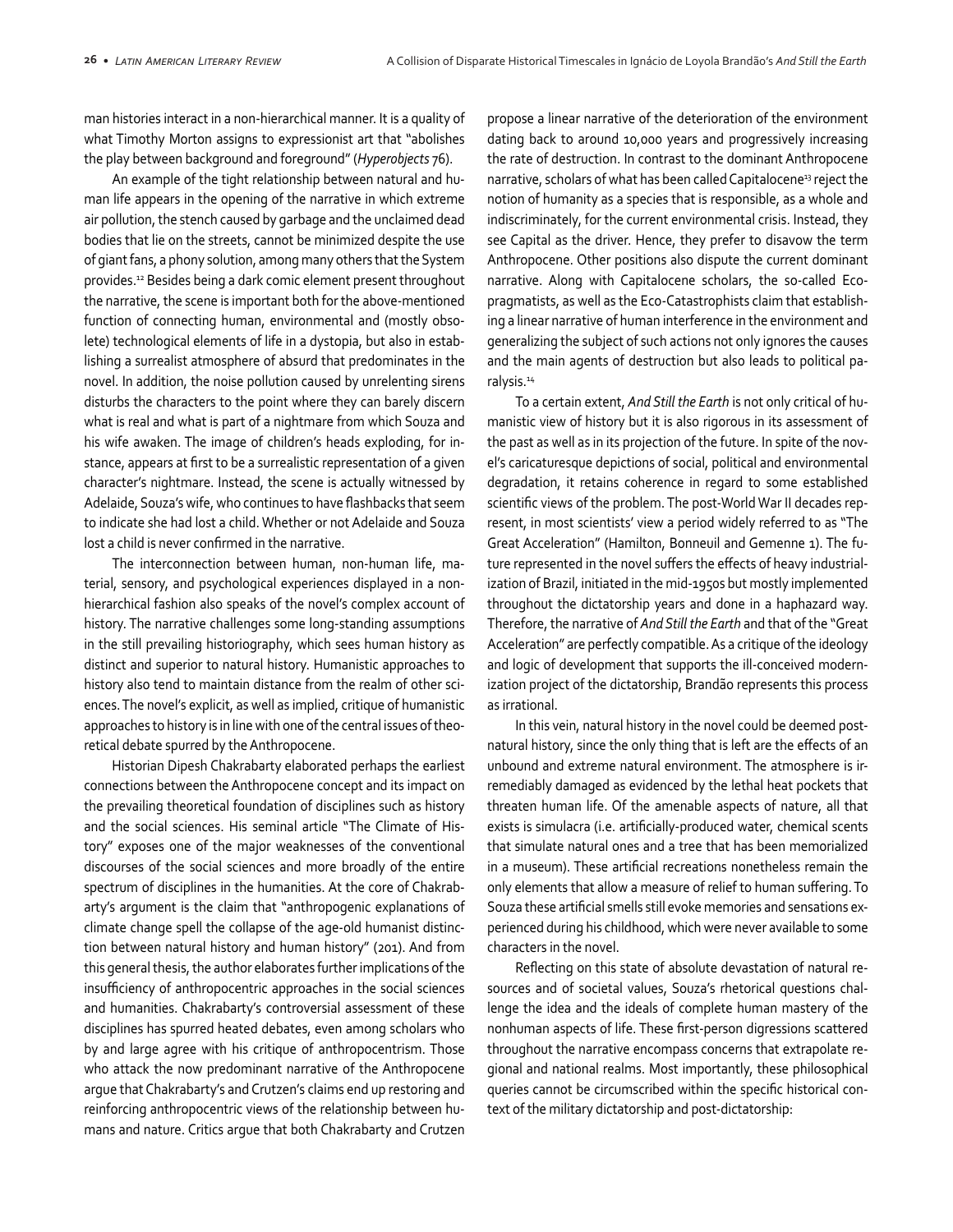I guess the question is this: Could man, daring to alter the structure of the universe, have gone beyond the limit? Modifying things on a large scale even before under‐ standing or controlling the smaller pieces which together make up our world? In other words: maybe we got in over our heads, and made a serious blunder. At some point. (87)

Souza's musings about human-induced alterations/modifications in Earth systems and on the Earth's landscape, by what is known as terraforming, examine the ethical limits of these actions. All the questions, along with the hypothetical answer, ponder the ethics of human dominance, its self-granted superiority, and the disastrous aftermath of such assumptions and actions.

In contrast with these rare moments of serious introspective contemplation, Souza's daily life experiences and relationships lack depth and meaning. He leads a mechanical and extremely monot‐ onous life with his wife, the frail and emotionally unavailable Ad‐ elaide. Beethoven's "Pathetique Sonata," the only piece Adelaide could still play on the piano, is metaphorical of their relationship. After she leaves him without notice, and after his apartment is tak‐ en over by a nephew and his accomplices, Souza's life becomes a fast-paced adventure through the wild sectors of the city. In spite of the accumulated losses Souza finds relative freedom and excite‐ ment in roaming the city.

The most meaningful event in Souza's pilgrimage relates to environmental and political subjects. His encounter with his longtime friend Tadeu (a fellow history professor who was also forced into "retirement" during the dictatorship days) represents the only glimmer of hope for a movement of resistance and return to a more humane lifestyle. Tadeu has a clandestine project in which he grows real vegetables and raises a few animals on the outskirts of what's left of São Paulo. This moment of hope turns out to be short-lived, as Tadeu's farming project is completely consumed when a hungry mob discovers it. Tadeu becomes depressed and commits suicide. After the annihilation of the only possibility of a modest resistance to the oppressive post-natural world, the narrative loses coher‐ ence. Souza, who has not eaten for days, starts to have delirious thoughts.

Nonsense prevails until the very last moments, when the Sys‐ tem's loudspeakers announce that a gigantic shelter, the so-called "Endless Marquee," is ready for people to protect themselves from the deadly sun. Once again, the solution provided by the state turns out to be another obvious hoax. In the end, Souza's search for expla‐ nations, for reconnection with the past, and for redemption turns out to be a long, disheartened journey toward the ultimate catas‐ trophe. Souza's erratic quest nonetheless provides insights into as‐ pects of history that go beyond his grasp. Some of these are aspects that have also eluded criticism of the novel thus far.

#### **Linear, Circular and Synchronic Conceptualizations of History**

One of the pivotal elements of estrangement central to the plot of *And Still the Earth* is the fact that memory is forbidden. In order to maintain the populace alienated, the System burned and banished books of any kind. The only news source comes from the govern‐ ment propaganda that constantly broadcasts through loudspeakers the purported social and technological advancements achieved by the System. Time has become impossible to track: people do not know their age or even how many years have elapsed since the en‐ vironmental destruction started. It is clear, however, that this was a very rapid entropic process, given the fact that Souza, a man in his fifties, has recollections of his childhood and youth that include natural elements ("real" water, trees, rivers, fruits, vegetables, nonartificial pleasant smells, etc.) that have all but disappeared within his lifetime. This specific aspect of the novel's representation of history is also analogous with the concept of the "Great Acceleration," which is also taken to an extreme.

An atmosphere of chaos allied with a prevailing aesthetics of absurdity in the novel convey, in a powerful way, one of the most baffling elements of the Anthropocene: In a matter of a few decades the physical and natural environment (in Brazil and by logical infer‐ ence also all over the planet) withstood destruction on a scale only comparable to those undergone in millions of years. The incom‐ prehensibility of this phenomenon is precisely what Bruno Latour, a leading scholar of the Anthropocene debate, singles out as the main hindrance to the possibility of agency in the Anthropocene: "…in modernism, people are not equipped with the mental and emotional repertoire to deal with such a vast scale of events…they have difficulty submitting to such a rapid acceleration for which, in addition, they are supposed to feel responsible" (Latour, "Agency" 1). Similarly, Timothy Morton's concept of *hyperobjects* refers to certain devices, phenomena, and processes such as global warm‐ ing as examples of mechanisms that are too complex to be under‐ stood (*Hyperobjects* 9). The overlapping of the disproportionate timescales of natural and human histories, one of the defining ele‐ ments of the Anthropocene concept, is precisely that which cannot be comprehended with the information that is at Souza's disposal. Souza and all the other characters feel paralyzed and impotent in the face of unimaginable devastation in such a short period of time.

Souza still has memories and the mental capacity to process memory. What is left of his personal memories, however, is hardly enough for him to make sense of the situation. He also makes an enormous effort to recall events of national history. Yet, both na‐ tional and individual memories have suffered a severe process of deterioration. It is easier for Souza to understand why collective memory is almost non-existent, than to accept that his own sense of time and his ability as a historian are also compromised. The Sys‐ tem has diligently worked on erasing or suppressing various forms of preservation of memory and he was not immune to the process. It is precisely the unprecedented acceleration of the process of envi‐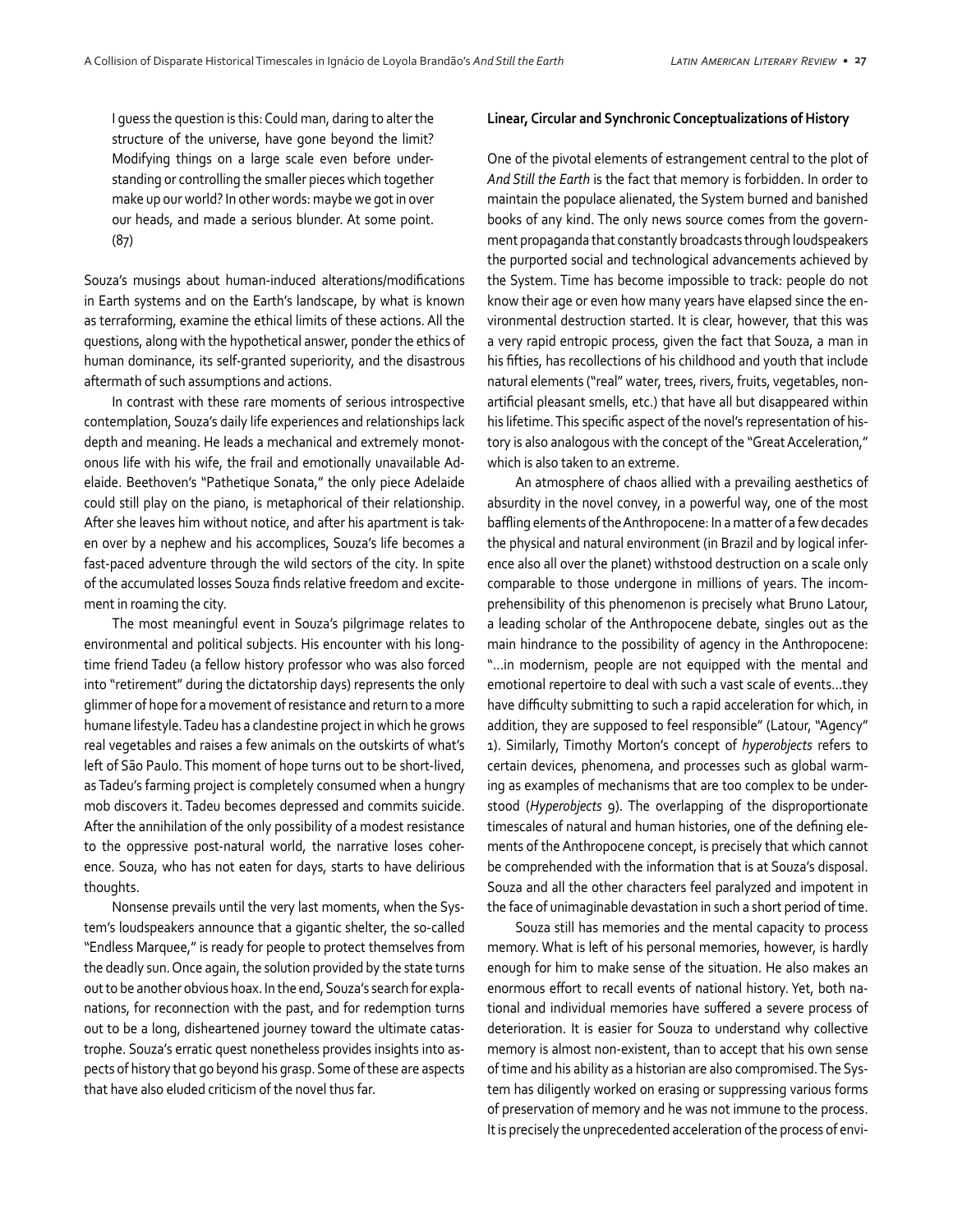ronmental degradation that hampers Souza's ability to make sense of both his own history and that of the nation's. He makes numer‐ ous references to government slogans that can be loosely dated but cannot help him establish any meaningful sequence of events. The "Eras" he attempts to recall also seem to overlap. These fictional eras vaguely refer to well-known expressions used by the govern‐ ment and the media to characterize certain moments in the unfold‐ ing of various events during the dictatorship in Brazil. For instance, in the novel, the end of the dictatorship in the mid-80s is sarcasti‐ cally referred to as the "Open wide eighties," which is a clear refer‐ ence to the slogan Abertura Política. "The Era of Rapid Enrichment" alludes to the Milagre Econômico, while "The Era of Casuistry" may or may not be a reference to what was called Anistia Ampla Geral e Irrestrita.<sup>15</sup> It becomes evident that the proliferation of these buzzwords serves only to baffle Souza and the reader. They are insuffi‐ cient not only because they turn out to be hollow, but also because they refer to a limited period of time, which disregards the impact of a much longer history of political recklessness with regard to the environment and every other aspect of life.

*And Still the Earth* is a novel of great endurance and popular‐ ity.16 Yet, it has received sparse critical attention. There are no ecocritical analyses of and hardly any recent scholarly publications about this novel. This is surprising given the fact that the novel's most pervasive theme, extreme environmental degradation, has only increased in relevance since its publication. The few publications that deal with the novel thus far have focused on the author's creative process<sup>17</sup>; the novel's relation to the SF genre,<sup>18</sup> and, as mentioned earlier, the majority of critics insert Brandão's text in the specific historical context of the Brazilian military dictatorship. While all of these interpretations are on target, there remains an elision with regard to the complexity of the interconnection between environmental, political and societal issues that are so prevalent throughout the novel. Most critics only mention environmental as‐ pects in passing and tend to view them simply as part of the oppres‐ sive setting in a narrative that allegorizes the dictatorship years.

One critic who briefly touched upon the unconventional rep‐ resentation of history in connection to environmental degradation in *And Still the Earth* was Robert DiAntonio. DiAntonio aptly noted the motif of circularity scattered throughout the plot, especially no‐ ticeable in the scene of the protagonist's encounter with the "girl who spins in circles" (266-275). DiAntonio interprets these representations of circularity as instances of "movement, action, and rebellion…to counteract and stave off the entropic process" (150). Similarly, Elizabeth Ginway incorporates DiAntonio's argument and provides additional examples of circularity in the text. Ginway finds other instances of circularity in the "perpetual motion machine in‐ vented by one of his [Souza's] relatives, the link between the open‐ ing decree against clearing forests and Souza's lumberjack grandfa‐ ther…and the final quotation by Galileo about the Earth's orbit and the cyclical aspects of nature itself." Ginway sees in this motif an incitement to "a revolution of consciousness" (132). Unfortunately,

neither DiAntonio nor Ginway expand on their analysis to explore further the multiple possibilities opened by these insights.

DiAntonio and Ginway's brief examination of the circular na‐ ture of the representation of history remains circumscribed in the immediate experience of the protagonist and narrator and in the historico-political context of the dictatorship. Circularity is just one of the elements in this novel's complex, non-linear conceptualiza‐ tion of history, which suggests, in addition, a disconcerting syn‐ chronicity of multiple and disparate historical timescales.

Reading Brandão's novel through the Anthropocene requires an expansion of the ecological and historical scope of the narrative's immediate context of the 1960s and 70s. One way to start would be by examining the significance of the *in abime* structure of the narrative. This structure alone significantly widens the scope of the novel's historical timeframe. To see how this novel engages and alters Macrohistorical<sup>19</sup> views of history, it is essential to examine the material included in lieu of a prologue to the novel. This mate‐ rial starts with a chart divided into four lines and columns, three of which contain epigraphs and fragments of poems by modern and contemporary writers and one contains a fragment of a text attrib‐ uted to Christopher Columbus named "Diante do cabo Hermoso," dated 1503. All four quotes refer to non-human natural life.

In the subsequent page a second framing document is in‐ cluded. It is a transcription  $20$  of a document issued by the Count of Oeyras on behalf of the King of Portugal. The document, dated July 9, 1760,<sup>21</sup> is a decree that essentially prohibits the felling of the Mangrove tree. It has the force of law and states that violators will be punished if caught doing harm to these trees. The inclusion of this document as a frontispiece to novel places emphasis on both human and nonhuman species. Elizabeth Ginway sees the decree as an expression of concern for the environment and an effort at environmental conservation, in spite of revealing also the environ‐ mentally harmful character of the Portuguese colonial enterprise: "While this is the first attempt at conservation, it nonetheless re‐ calls the predatory use of nature" (131).

Against the claim that the decree expresses concern for the en‐ vironment, there is an overlooked detail of the decree that further disqualifies the apparent conservationist impetus behind this docu‐ ment. The decree *only* condemns the felling of trees that still have their bark. The ones whose bark had already been removed were of no concern for the Portuguese authority. The contents of the decree emphasize the economic importance of the Mangrove tree at that time and also the exploitative mentality of the colonizer. Thus, the decree is *not* intended to protect the tree from extinction or to pre‐ serve the environment, but rather to extend the life of these trees and assure that their bark could be used for commercial purposes. In other words, since the document predicts the extinction of the tree and still authorizes its commercial exploitation, the decree can‐ not be considered a document intended to protect this species from extinction. It is a document intended to protect only the bark of that species of trees and also the business of curing leather. Therefore,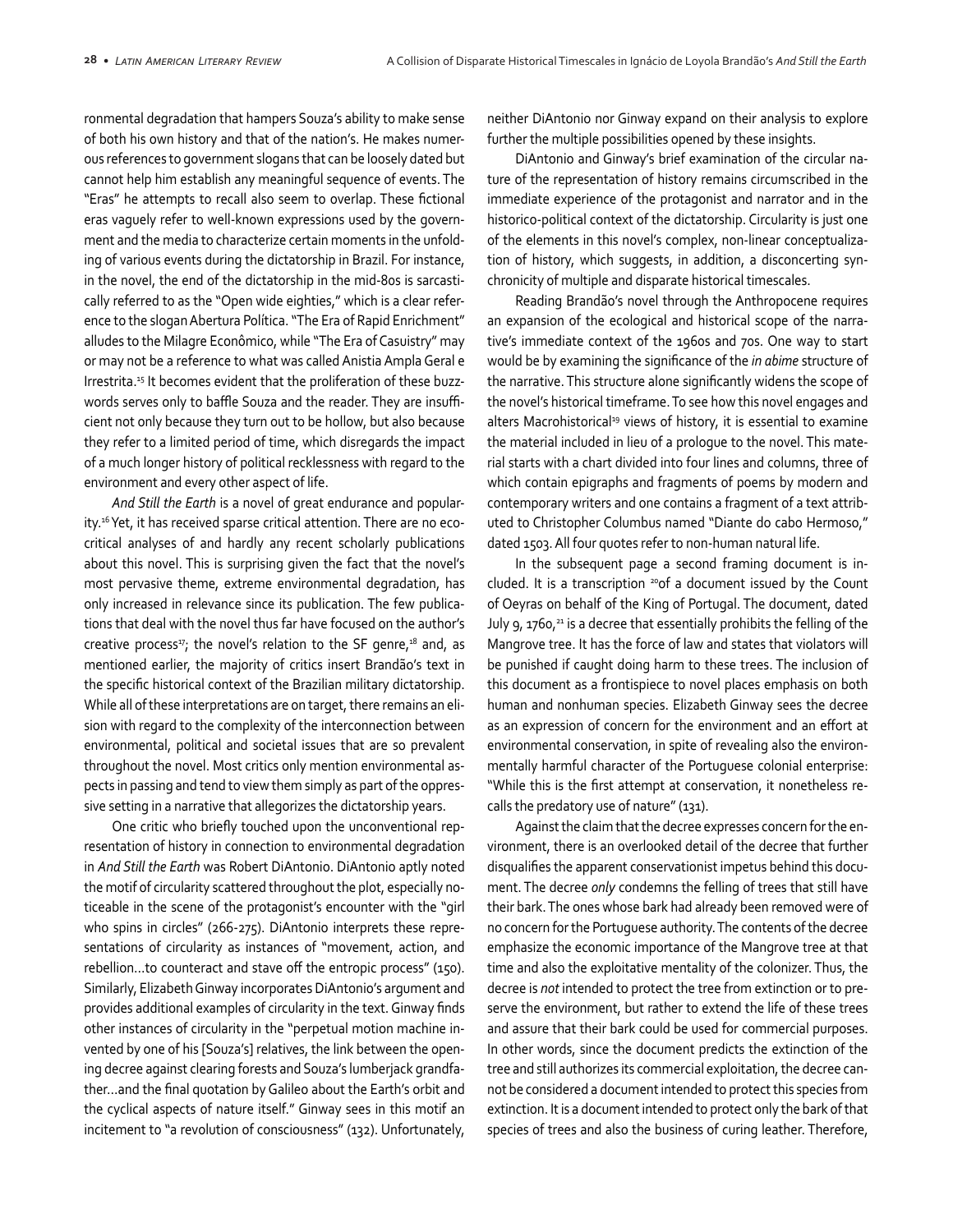the document is an expression of a pre-industrial capitalist mental‐ ity so-to-speak, which foretells, in the novel, the ecological disas‐ ters to come. It is significant that the date of the implementation of this law precedes the Industrial Revolution by just a few years. The inclusion of this document as a frame to the narrative establishes a historical point of reference that stretches over two hundred years back from the imprecise point at which the narrative starts and de‐ velops. According to Brandão, the approximate date he envisioned was around 2030 or a few decades thereafter ("Redes da criação").

The unaccounted time in between the issuance of the decree and the historical context of the novel itself signifies in many ways the erasure of national memory and provokes in the reader a ver‐ tiginous sense of loss. This ellipsis also has the effect of conveying a magnified acceleration of the passing of time, which corresponds with the absurd acceleration of the entropic process that takes place within Souza's lifetime. Not surprisingly, the loss of memory and the acceleration of time are precisely the topical elements of one of the most striking passages of the novel. In this scene, Souza is in his apartment and strikes a conversation with a character named the man-who-sat-at-the-head-of-the table. This individual behaves like an automaton, following instructions from Souza's nephew, who has also been conditioned to serve the System without questioning it. The apartment has been taken over and now serves as a storage place for the invaders' merchandise (mainly water) and a place to hide corpses of those they killed in order to steal water from them. This man had previously been an agronomist. He is one of the few characters in the novel, besides Tadeu, who is capable of convers‐ ing with Souza at the same intellectual level. Typical of Souza's ex‐ plorations, this conversation is an inquiry on the interconnections between memory, history and identity:

MAN-WHO-SAT-AT-THE-HEAD-OF-THE-TABLE. "Mem‐ ories. You're the last person in this whole country to still be talking about memories. What good are they?"

SOUZA. "They give you a vision of yourself. Of what you were and what you're becoming."

MAN-WHO-SAT-AT-THE-HEAD-OF-THE-TABLE. "Only if the world were still following a normal cycle. You're a his‐ tory professor, you should know that. For centuries and centuries, historical and social coordinates functioned as expected. But for the last thirty years everything has been out of synch. The acceleration of history changed everything, the dynamics are totally different now, the dynamics are everything, total conception – or else trans‐ forming constantly, minute by minute."

SOUZA. "This new order has a name. It's called chaos."

MAN-WHO-SAT-AT-THE-HEAD-OF-THE-TABLE. "No,

that's too strong a word. Chaos implies complete dis‐ organization, anarchy. This is confusion, but not total chaos. Maybe *disorder* would be the right word." (173) (Emphasis in the original)

In keeping with the general absurd tone of the narrative, the mat‐ ter-of-fact attitude of both characters in this conversation suggests a total disconnect. Neither Souza nor his interlocutor could grasp the magnitude of the phenomenon being discussed. Or maybe they also do not see any point in discussing it further, because at this point there was nothing anyone could do to remedy the envi‐ ronmental devastation they witness. While the man-who-sat-atthe-head-of-the-table describes with a somewhat detached au‐ thority (a stereotype of scientific discourse) the central premise of the Anthropocene concept, Souza's reaction to such complex and thoughtful explication is also blasé. That is, the behaviors and reac‐ tions of these characters do not match the tragedy, the urgency, the ramifications, or the magnitude of the problem.

Both characters' attitudes exemplify a type of "disorder" but not in the literal sense of confusion or chaos to which Souza's in‐ terlocutor refers. The disorder expressed in these character's reac‐ tions fall in Timothy Clarke's appropriation of psychological jargon used in reference to an individual's disproportionate reaction to an event or situation. It is a "psychic syndrome…inherent in the mis‐ match between familiar day-to-day perception and the sneering voice of even a minimal ecological understanding or awareness of scale effects (Clarke 140). Such a reaction can be expressed either as exaggerated or moderated. In the fragment of the conversation cited above, both characters downplay the phenomenon discussed.

In part, Souza reacts with a certain scorn as he despises the ex-agronomist-turned criminal. It becomes clear, nonetheless, that Souza does not grasp the full extent of the explanation. Souza simplifies the phenomenon the man-who-sat-at-the-head-of-thetable describes by bringing it back to something more familiar and general (chaos). Instead of questioning or elaborating further the description of the process under discussion, Souza reduces it to a single noun. The word chaos may describe the living conditions in the Anthropocene epoch (especially as depicted in the novel), but the qualifier avoids reflection on the historical process. As an oldfashioned historian, Souza is not equipped to make sense of this because the process described by the man-who-sat-at-the-headof-the-table does not satisfy his linear, predominantly humanistic and anthropocentric notions of history. Souza's reaction is also a common form of denial.<sup>22</sup>

In this sense, even though the man-who-sat-at-the-head-ofthe-table effectively reveals to Souza part of the mystery, and a key element to make some sense of historical time in the face of the scalar disjunction of the Anthropocene. He also avoids engaging the subject any further, not only because he (and no one) can grasp the full complexity and ramifications of the phenomenon described, but also because it is too late to do anything about it. Souza and all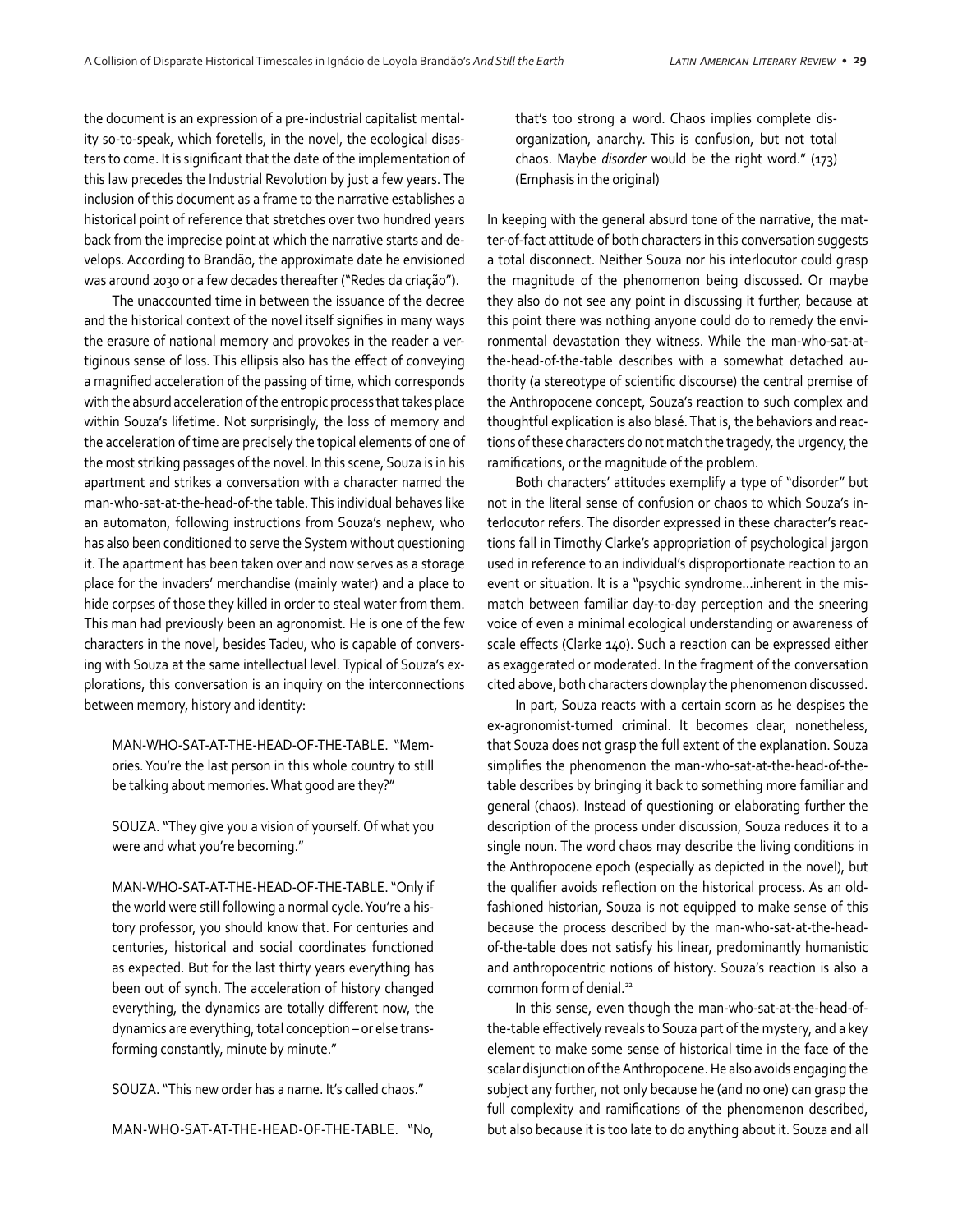the other characters with whom he interacts experience the wrath of nature, when Gaia manifests itself in extreme weather events, with the collapse of ecosystems and depletion of vital resources. The magnitude of this process, even with the enlightening expla‐ nation of the man-who-sat-at-the-head-of-the table, remains enig‐ matic, beyond comprehension.

The story ends in a horrific situation in which everyone is des‐ tined to die due to the harshness of the environment. As people start to die from the unbearable heat, Souza smells the rain, which brings good memories. This is the only event that suggests a glim‐ mer of hope for the planet. The last line in the book is Galileo's her‐ etic statement: "e pur si muove," ("and still it moves"). This quote also suggests continuity, as well as an affirmation of the resilience of the planet. It is, in fact, this last line that inspired the title of the Eng‐ lish translation, which was a felicitous choice. By underscoring the reference to Galileo in the title, Mary Watson shifts the focus of the Portuguese title on the nation paradigm (*Não verás país nenhum*), to the Earth and brings this narrative to a wider and more historically relevant context. The quote from Galileo also resonates with one of the main challenges posed to conventional humanist history by the Anthropocene.

Bruno Latour coined the term Geostories to define narratives that are both about the Earth and of the Earth.<sup>23</sup> It is a term that refers to history and geology at the same time. In Latour's concep‐ tion Geostories are narratives in which the Earth can be the subject or the object, the actor or the recipient of an action. As humanity produces knowledge about the planet, it also changes the planet, which is both changed by humanity and changes by itself. The role of managing the environment on an unprecedented scale is some‐ thing that will always be necessary.

In *And Still the Earth*, the final scene re-enacts a prototypical Geostory that ties the entire narrative to Galileo's heretic remark: "E pur si muove." Because the sun has become lethal for humans, the System urges citizens to go under the so-called Endless Mar‐ quee, which is broadcast with boastfulness and hysterical denial by the System. As Souza struggles with the multitudes of people who attempt to remain under the marquee's precarious protection, he smells rain – something that has not happened in years. Souza is un‐ sure whether or not this is a result of his delirious state of mind. To certify that this is not hallucination, he wakes up a friend, who feels the wind, but not the smell of rain, because he is no longer able to remember that smell. Souza, on the other hand, is convinced that the rain is coming: "It would arrive sooner or later. Even if it was a long way off…Maybe the moist smell we were smelling came from somewhere so remote it would take a long time to arrive. Hey, is it raining out there?" (373-74).

The final scene represents the culmination of the entropic process and is perhaps the moment when Souza finally realizes, in a possible delirium, the magnitude of both the human impact on the planet and the new, precarious, subjectivity of both humans and the Earth. This ending may or may not offer a glimpse of hope,

depending on the reader's interpretation. The hopeful side of it lies in the realization that some form of life will prevail amidst dreadful environmental conditions. But this future may not include human life. The suggestive and enigmatic quote from Galileo that wraps up the narrative opens up at least two immediate interpretive possi‐ bilities: On the positive side, Galileo's dictum supports the view that the Earth will continue to move, life will go on, and perhaps a new breed of humans will pick up from there. But, on the negative side, Galileo's remark can be assigned a more literal meaning, according to which the Earth will continue to move by itself, devoid of human life but still supporting some forms of nonhuman life.

Heretical at the time of the Inquisition, Galileo's dictum re‐ mains an undisputable fact. Conversely, instead of closing a chapter in science, his discoveries have in fact inspired recent philosophi‐ cal discussions related to the Anthropocene and subjected to an in‐ triguing and in many ways prescient spin. In a now classic study, *The Natural Contract*, French philosopher Michel Serres had anticipated the main argument of the Anthropocene precisely by referencing Galileo. Serres alters and supplements Galileo's remark by stating that the Earth "has been moved." That is, the planet moves on its own, but it has also been altered to such an extent as to lose part of its agency. Bruno Latour elaborates on Serres' argument to pro‐ pose that, after being "moved," (i.e. being pillaged) Gaia reacts in unpredictable ways through the natural phenomena that fall largely under the umbrella of climate change. Latour sees in this loss the beginning of a new form of "agency," a status that both humans and nonhumans acquired after human interference achieved the unprecedented geological scale. That is, Gaia was animated by humans, and, as a result, becomes a different kind of agent. By the same token, humans lose the mistaken self-understanding status as autonomous subjects and gain a new status by both becoming geo‐ logical agents and also becoming subjected to the planet's actions. By losing their autonomy, both become "quasi-subjects." Humans become new subjects "because he or she might be "subjected" to the vagaries, bad humor, emotions, and even revenge of another agent [Gaia], who also gains its quality of "subject" because it is also "subjected" to his or her action" ("Agency"5) (Emphasis in the original). Souza's vision at the end of the narrative could then be an expression of the realization that neither humans nor the planet will carry on as they have hitherto.

Returning to the central theme of my analysis, the multiplic‐ ity and complexity of the conceptualization of history in the novel, I identify at least three distinct representations, each with their own epistemology. The first, and most conventional, is expressed in Souza's attempts at establishing a linear, cause-effect chain of events that could account for the ecological disaster he witnessed in the brief scope of his lifetime. Souza's views fall faithfully within the precepts of a long tradition of humanistic scholarship started by Francis Bacon and further developed by Giambattista Vico, Bene‐ detto Croce and Robin George Collingwood.24

Along with this attempt at establishing a linear timeline, Souza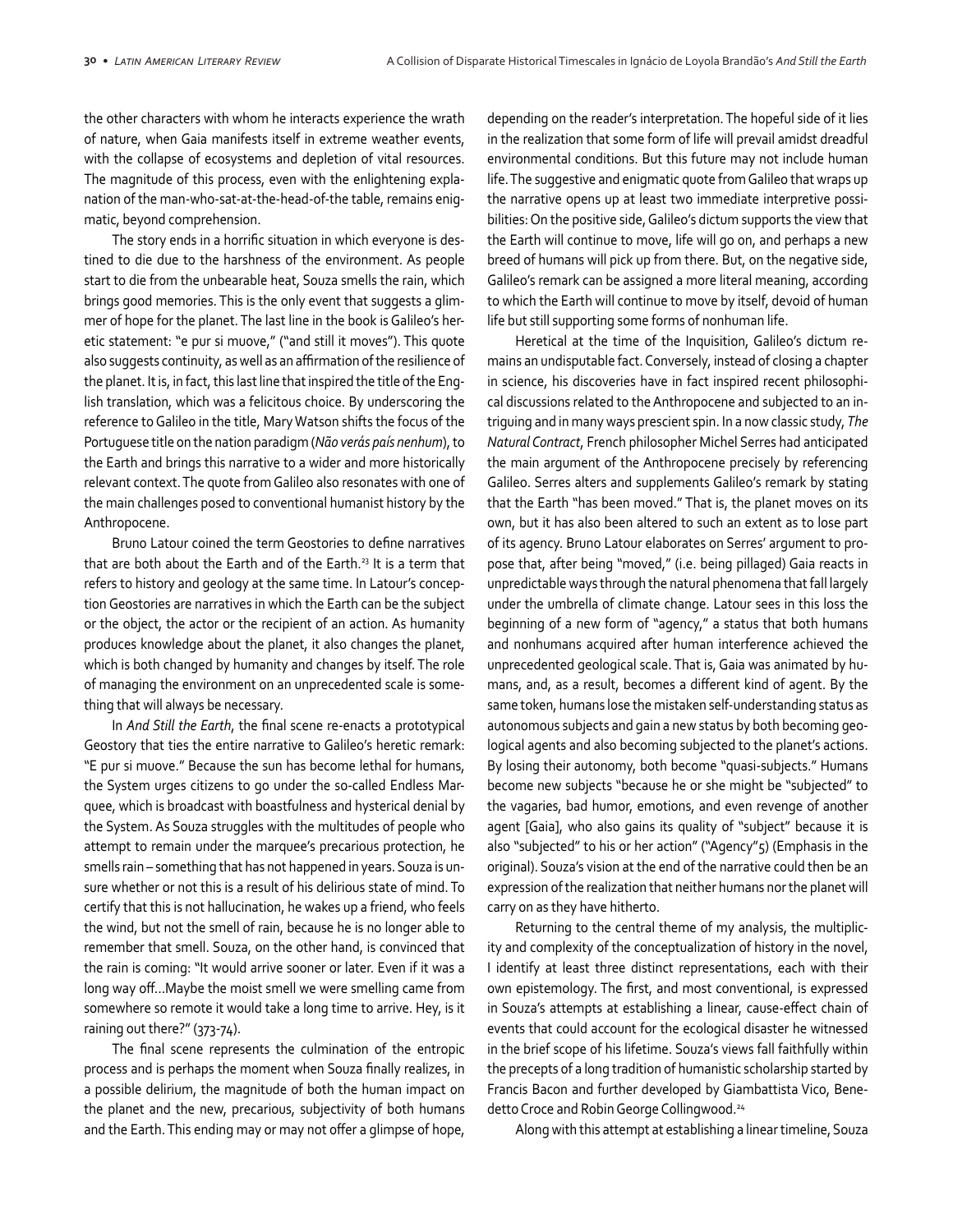encounters more frequently a second form, a circular or cyclical rep‐ resentation of history, which Elizabeth Ginway and Robert DiAnto‐ nio identified. This repetitious cyclical historicity represents the first challenge to Souza's conventional way of understanding historical time and adds to the dizzying effect of the narrative. The discrepan‐ cy between Souza's understanding of the historical process and the "evidence" he finds through his punitive experience in the streets opens up paths in which the impact of nonhuman histories can be factored in. That is, the protagonist's frustrating attempts at establishing logical causality within the confines of political, economic, and social processes lead him to contemplate other aspects of his‐ tory that challenge and ultimately invalidate Sousa's conception of history. The cyclical movement he identifies is enough to discredit the well-established linear norms of cause and effect that guide historiography, but it also demolishes the teleology of progress, development, and human mastery over nature that have guided modernization endeavors in Brazil and everywhere else.

In addition to this impossibility of establishing logical connec‐ tions in a linear manner, Souza also encounters a third, and even more complex representation of history outlined in the man-whosat-at-the-head-of-the-table speech. This man's description of an acceleration process that causes a disturbance in the "coordinates" of humanistic views of political, historical and social processes constitutes an alternative, synchronic temporality previously un‐ accounted for. If Souza had put more thought into it, all previous explanations would have merged and collapsed. Each of these representations or conceptualizations of history only make partial sense. The synchronic conceptualization adds another layer of sig‐ nification. This is exactly the central and disconcerting effect of the overlapping of geological and human, or more precisely, humanistic

historical timescales of the Anthropocene, which renders both par‐ tially obsolete.

*And Still the Earth* is, therefore, a unique narrative, not only in regard to its complexity and prescience, but also for being one of the rare texts that endures the test of time. It endures in its popular‐ ity, in its favorable critical reception, and in its growing relevance. Despite the fact that it relates so closely to a somewhat dated po‐ litical and historical context, I hope to have demonstrated in this es‐ say that it, in fact, extrapolates these boundaries, inscribing itself in a much broader historical and global context. Ignácio de Loyola Brandão was able to represent and articulate the chaos, contradic‐ tions, dilemmas, and misconceptions that are, unfortunately, more truthful than ever. The narrative reflects and anticipates, with un‐ canny richness of detail, the current debates on climate change, the Anthropocene, and the new possibilities for cultural, social, and political criticism. The novel points out the narrowness of the predominant conceptualizations of history, of our understanding of the relationship between human and nonhuman life. It places em‐ phasis on the irrationality of humanity and capitalism. Brandão also successfully avoided the narcissistic reaffirmation of human superi‐ ority that still underlies certain forms of environmental discourse. The author's choice of non-realist aesthetics of the absurd, hing‐ ing on surrealism, was an effective one, for it represents, not only in content but also in form, the irrational drive of capitalism. The novel deals with a wide range of issues that affect the environment not through a morally superior, or even rational condemnation of human abusive consumption of natural resources, but through a satirical, self-ironic, and self-implicating narrative that will remain relevant (for better or for worse) through many decades to come.

### **ENDNOTES**

<sup>1</sup> According to Jedediah Purdy, it was ecologist Eugene Stoermer who coined the term (*After Nature* 1). Crutzen later adapted and formalized the term in a short article published in *Nature* in 2002 ("Geology of Man‐ kind"415-23).

<sup>2</sup> A curious example of "non-fictional" literature related to issues of climate change is the best-selling book by Alan Wasserman, *The World without Us* (2007). In it the author describes life on planet Earth after humanity has disappeared. Wasserman's thought experiment has been harshly criticized as a sensationalist and ineffective type of speculation. See Brent Bel‐ lamy and Imre Szeman.

<sup>3</sup> What Trexler calls "Anthropocene novels" are those that deal more specifically with atmospheric changes caused by global warming. Earlier novels anticipate the Earth's temperature increase. A good example is J. G. Ballard's *The Drowned World* (1962). Set in a semi-submerged London, Ballard's novel attributes such change in climate to solar radiation. Trexler categorizes this novel as fallout or plague novel. According to the author, Ballard's novel represents an intermediary step between the plague novels and the Anthropocene ones, as it sets a "stable archetype for subsequent fiction" (87).

4 This is the predominant reading of the novel. The best examples of criticism that ties the novel directly and solely to the historical and political era of the military dictatorship are" Ginway's *Brazilian Science Fiction* (127-136), Silva's "Uma guerrilha literária," and Jaramillo's "Welcome to Hell."

5 Margaret Atwood makes such a distinction in talking about her own work in comparison to other authors whom she considers writers of SF proper. See *In Other Worlds* 5.

<sup>6</sup>The terms "climate fiction" or "cli-fi" have been used since the late 2000s to describe a specific subgenre of recent speculative or science fic‐ tion novels that deal with issues related to climate change. It is not possible to find reliable sources on exactly who and when it was first used.

7 Giovanni Arrighi reworks Karl Marx's argument that capitalism is based on the perpetual accumulation of capital by adding that this accumulation is also, at least in part, purposeless. The notion of a purposeless accumulation was first proposed by Adam Smith.

<sup>8</sup> For more on the symbolic meaning of the mega infrastructural projects of that era, see Beal (99-120). Some of the classic studies on the Brazil‐ ian military dictatorship are Thomas Skidmore's *The Politics of Military Rule*,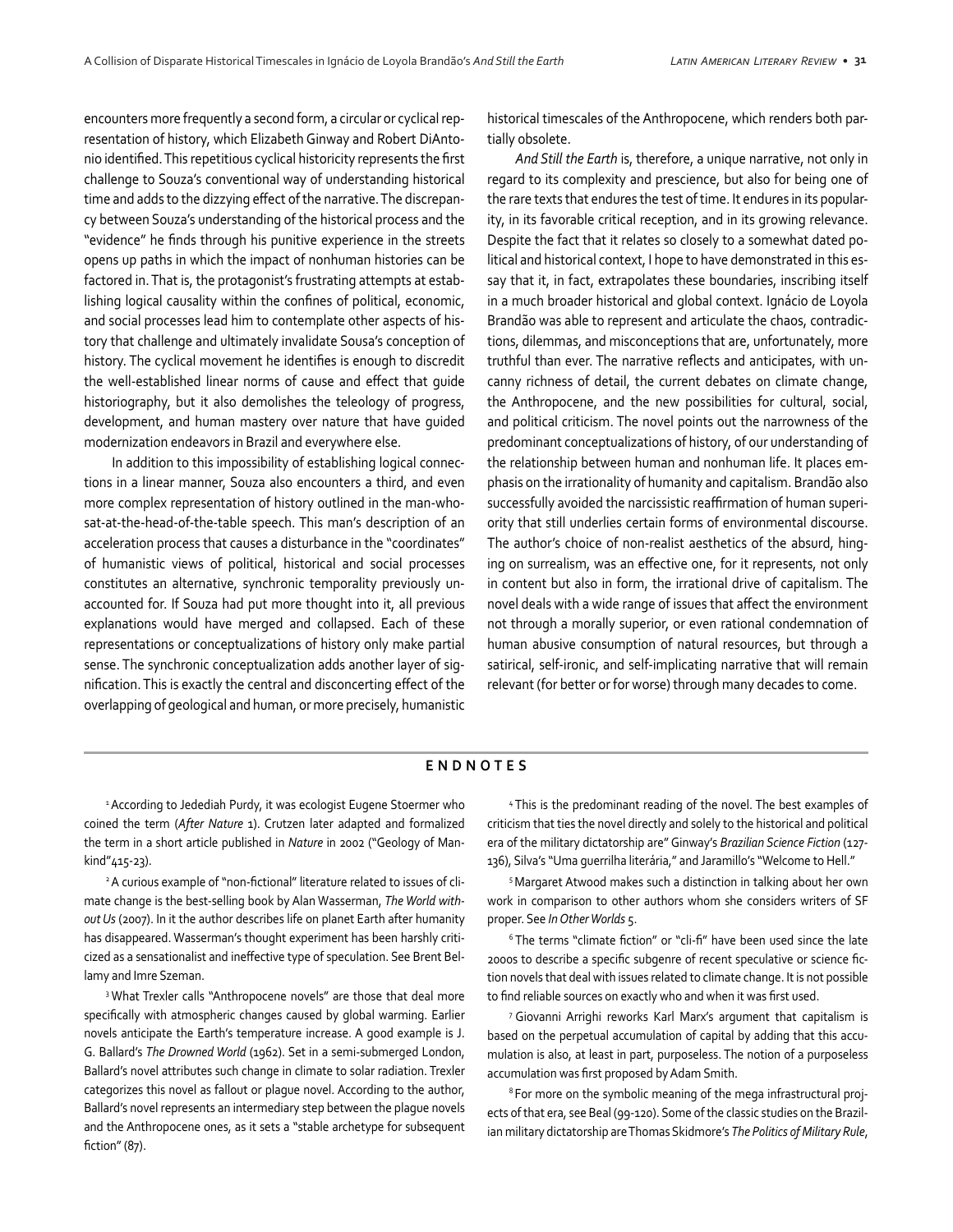(1989) and Elio Gaspari's series *A ditadura envergonhada* (2001*), A ditadura escancarada* (2001) and others.

9 Christophe Bonneuil utilizes this terminology in order to categorize one of the strands of the current debate on the Anthropocene. According to the author, "tipping point" scholars are those who see human history as a series of violent acts, accompanied by disasters and assault on nature. See Bonneiul, "The Geological Turn."

10 This mainstream nationalist narrative is pervasive in Brazilian symbolic production. Malcolm McNee describes it as "the enduring sense of an abundant, exuberant, and expansive nature in terms of the sense of national self, in many respects, is amply confirmed by the geographic scale, sheer volume of natural resources, and biotic diversity of the country, validating this first impression of Caminha and his shipmates." (4).

<sup>11</sup> Souza was in fact forced into retirement by the System.

<sup>12</sup> In the Portuguese original, the sphere of power, or the state, is nicknamed "O esquema" (The Scheme). But Ellen Watson opted for "The Sys‐ tem," which conveys the idea, but loses the irony and humor of the original. The word scheme, both in Portuguese and in English also means conspiracy or ruse, which is the double entendre Brandão explored.

<sup>13</sup> The Capitalocene strand of the current debate on the Anthropocene, also known as the eco-capitalist view, is composed by scholars such as Jason Moore, Donna J. Haraway, Elmar Altvater among others. For a recent publication that represents their views, see *Anthropocene or Capitalocene*.

<sup>14</sup> The discussion among the scholars of the Anthropocene is complex in its details and would not fit the scope of this general presentation. For a brief but thoroughly informative summary of the positions held within this area, see Bonneuil, "The Geological Turn."

<sup>15</sup> For more on these slogans see Skidmore 138, 160, 217.

<sup>16</sup> In the aforementioned roundtable, the book is said to have sold more than one million copies in Brazil alone. This event marked the release of the 27th edition of *Não verás* in Brazil. The novel has been translated in more than ten languages. See "Redes da criação: mesa *Não verás país nenhum* a realidade construída," available at https://www.youtube.com/ watch?v=6PBvvfHdkFM

<sup>17</sup> For instance, Salles's "Palavra de escritor" and "O processo de criação em *Não verás país nenhum.*"

<sup>18</sup> Krabbenhoft's "Ignácio de Loyola Brandão and the Fiction of Cognitive Estrangement," and Causo's "Science fiction during the Brazilian dic‐ tatorship."

<sup>19</sup> The label Macrohistory has been applied to philosophies of history that seek out long-term trends or patterns in societies with separate trajec‐ tories in world history in order to determine whether or not certain process‐ es are inherently cyclical regardless of specific social contexts. Macrohis‐ tory also concerns itself with future prognoses. For more on Macrohistory and on how it provides visions of future historical scenarios, see Inayatullah.

<sup>20</sup> I am not sure, but it seems that the decree is not a facsimile of the original document.

<sup>21</sup> I disagree with Ellen Watson's translation of the date. She translated it as 1770, but the text's archaic spelling "feffenta" indicates otherwise. If "f" is in fact "s," the double "ff" indicates "ss," which is equivalent to the modern spelling of the word "sessenta." It cannot be "setenta" because the letter "t" is not represented by the "f" symbol but by the current "t."

<sup>22</sup> For an in-depth analysis of the complex ways humans act in denial of climate change, see Stoknes (3-84). In Souza's case, I believe that his denial comes from the realization that his awareness of some of the causes of the environmental disaster would not make a difference.

<sup>23</sup> The title of the lecture series Latour presented at the University of Edinburgh is "Facing Gaia: A New Inquiry at Natural Religion." Available at: https://www.youtube.com/watch?v=MC3E6vdQEzk

<sup>24</sup> For a brief analysis of the precepts of this tradition and its shortcomings in regard to a broader comprehension of the Anthropocene, see Chakrabarty 201-207.

## **WORKS CITED**

- Atwood, Margaret. *In Other Worlds: SF and the Human Imagination*. New York: Nan A Talese/Doubleday, 2011. Print.
- Beal, Sophia. *Brazil Under Construction: Fiction and Public Works*. New York: Palgrave, 2013. Print.
- Bellamy, Brent and Imre Szeman. "Life After People: Science Faction and Ecological Futures"
- Gerry Canavan and Kim Stanley Robinson, eds. *Green Planets: Ecology and Science Fiction*. Middletown: Wesleyan University Press, 2015. 192-205. Print.
- Bonneuil, Christophe. "The Geological Turn: Narratives of the Anthropocene." Clive Hamilton, Christophe Bonneuil, and François Gemenne, eds. *The Anthropocene and the Global Environmental Crisis*. London: Routledge, 2015. Print. 17-31.
- Bonneuil, Christophe and Jean-Batiste Fressoz. *The Shock of the Anthropocene: The Earth, History and Us*. Trans. David Fernbach. New York: Verso, 2015. Print.
- Brandão, Ignácio de Loyola. *And Still the Earth: An Archival Narration*. Trans. Ellen Watson. Urbana: Dalkey Archive, 2013. Print.

Canavan, Gerry and Kim Stanley Robinson, eds. *Green Planets: Ecology and Science Fiction*. Middletown: Wesleyan University Press, 2015. Print.

- Causo, Roberto de Sousa. "Science Fiction during the Brazilian Dictator‐ ship." *Extrapolation* 39.4 (1998): 314. Gale. Web. 29 Feb 2016.
- Chakrabarty, Dipesh. "The Climate of History: Four Theses." *Critical Inquiry* 35 (2009): 197-222. *JSTOR*. Web. 29 Jun 2013.
- Clark, Timothy. *Ecocriticism on the Edge*: *The Anthropocene as a Threshold Concept*. New York: Bloomsbury, 2015. Print
- Crutzen, Paul. "Geology of Mankind." *Nature* 415 (2002): 23. 2002. Print.
- DiAntonio, Robert. *Brazilian Fiction: Aspects and Evolution of the Contemporary Narrative*.
- Fayetteville: University of Arkansas Press, 1989. Print.
- Gaspari, Elio. *A ditadura envergonhada*. São Paulo: Companhia das Letras, 2001. Print.
- \_\_\_\_. *A ditadura escandarada*. São Paulo: Companhia das Letras, 2001. Print.
- Ginway, M. Elizabeth. *Brazilian Science Fiction: Cultural Myths and Nation-*